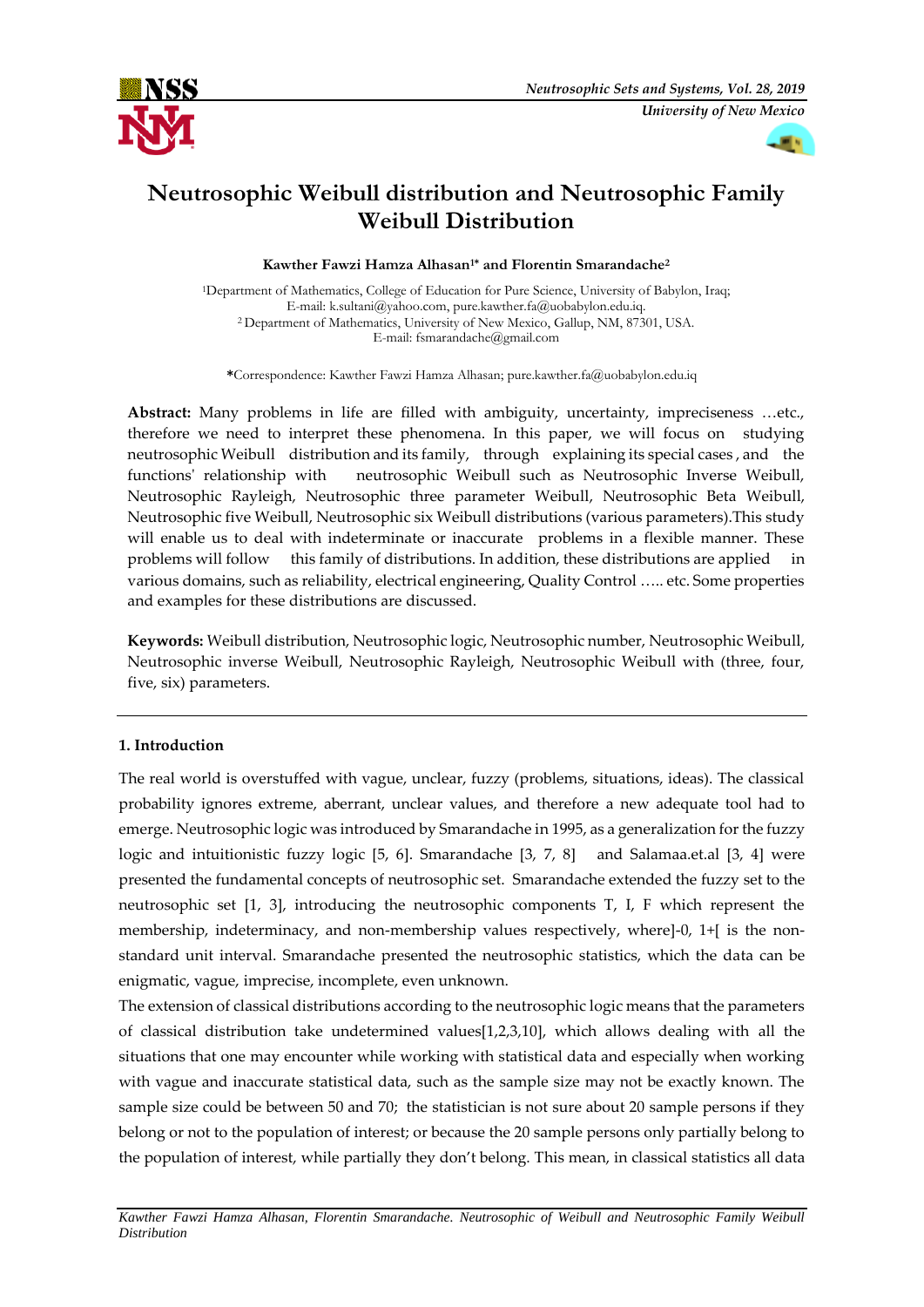are determined, while in neutrosophic statistic the data or a part of it are indeterminate in some degree. The neutrosophic researchers presented studies in objects different in neutrosophic statistic, such as Salama, Rafief [29], Abdel-Basset and others, see [20-28]. For more than a decade, Weibull distribution has been applied extensively in many areas and particularly used in the analysis of lifetime data for reliability engineering or biology (Rinne, 2008). However, the Weibull distribution has a weakness for modeling phenomenon with non-monotone failure rate. In this paper, we will define and study the Neutrosophic Weibull distribution, Neutrosophic family Weibull distribution for varies cases as Neutrosophic Weibull, Neutrosophic beta Weibull, Neutrosophic inverse Weibull, Neutrosophic Rayleigh, Neutrosophic with (three, four, five, six) parameters, and discuss some properties of these distributions, illustrated through examples and graphs.

## **2. Terminologies**

In this section, we present some basic axioms of neutrosophic logic, and in particular, the work of Smarandache in [3, 7, 8] and Salama et al. [3, 4]. Smarandache introduced the neutrosophic components T, I, F which represent the membership, indeterminacy, and non-membership values respectively, where ] 0-,1+[ is nonstandard unit interval.

## *2.1 Some definitions*

**Definition 1** [1, 2, 3] "Neutrosophy is a new branch of philosophy which studies the origin, nature, and scope of neutralities, as well as their".

**Definition 2** [1, 2, 3] Let T, I,F be real standard or nonstandard subsets of  $[0,1+[$ , with

Sup\_T=t\_sup, inf\_T=t\_inf

Sup\_I=i\_sup, inf\_I=i\_inf

Sup\_F=f\_sup, inf\_F=f\_inf

n-sup=t\_sup+i\_sup+f\_sup

n-inf=t\_inf+i\_inf+f\_inf,

T, I, F are called neutrosophic components.

**Definition 3** [4, 5] Let X be a non-empty fixed set. A neutrosophic set ( NS for short) A is an object having the form  $\{x, (\mu_A(x), \delta_A(x), \gamma_A(x)) : x \in X\}$ , where  $\mu_A(x)$ ,  $\delta_A(x)$  and  $\gamma_A(x)$  which represent the degree of member ship function , the degree of indeterminacy , and the degree of non-member ship , respectively of each element  $x \in X$  to the set A.

**Definition 4** [4, 5] The NSS  $0<sub>N</sub>$  and  $1<sub>N</sub>$  in X as follows:

 $0<sub>N</sub>$  may be defined as:

|                              | $0_1 = \{x \; 0, 0, 1 \colon x \in X\}$ |
|------------------------------|-----------------------------------------|
|                              | $0_2 = \{x \; 0,1,1: x \in X\}$         |
|                              | $0_3 = \{x \; 0,1,0: x \in X\}$         |
|                              | $0_4 = \{x \; 0,0,0 \colon x \in X\}$   |
| $1_N$ may be defined as:     |                                         |
|                              | $1_1 = \{x \; 1,0,0 \colon x \in X\}$   |
|                              | $1_2 = \{x \; 1, 0, 1 \colon x \in X\}$ |
|                              | $1_3 = \{x \; 1,0,0 : x \in X\}$        |
|                              | $1_4 = \{x \; 1, 1, 1 \colon x \in X\}$ |
| 2.2 Neutrosophic probability |                                         |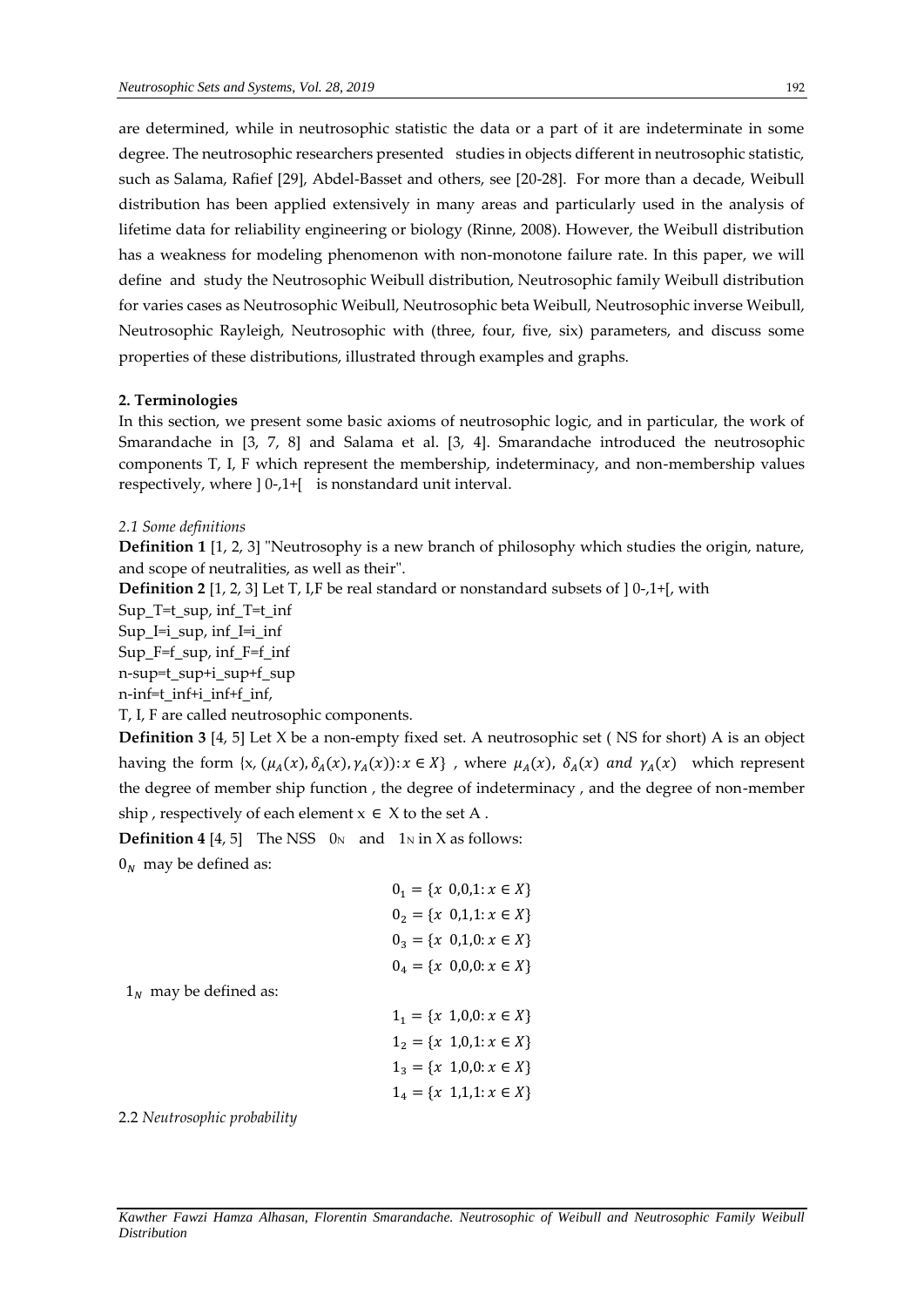Neutrosophic probability is a generalization of the classical probability in which the chance that event  $A = \{ X, A_1, A_2, A_3 \}$  occurs is P(A1) true, P(A2) indeterminate , P(A3) false on a space X, then  $NP(A) = \{ X, P(A_1), P(A_2), P(A_3) \}$ .

# **Definition 5** [3,4]

Let A and B be a neutrosophic events on a space X, then  $NP(A) = \{ X, P(A_1), P(A_2), P(A_3) \}$ And  $NP(B) = \{ X, P(B_1), P(B_2), P(B_3) \}$  their neutrosophic probabilities. **Definition 6** [3,4] Let A and B be a neutrosophic events on a space X, and  $NP(A) = \{ X, P(A_1), P(A_2), P(A_3) \}$ , and  $NP(B) = \{ X, P(B_1), P(B_2), P(B_3) \}$  are neutrosophic probabilities. Then we define  $NP(A \cap B) = \{ X, P(A_1 \cap B_1), P(A_2 \cap B_2), P(A_3 \cap B_3) \}$  $NP(A \cup B) = \{ X, P(A_1 \cup B_1), P(A_2 \cup B_2), P(A_3 \cup B_3) \}$  $NP(A^c) = \{ X, P(A_1^c), P(A_2^c), P(A_3^c) \}$ 

# **3 Weibull Distribution**

Weibull distribution is one of most important distributions because it is widely used in reliability analysis, industrial and electrical engineering, in distribution of life time, in extreme value theory, … etc.; this distribution has various cases dependent on number of parameters such as two or three or five parameters  $\alpha$  is the scale parameter,  $\beta$  is the shape parameter and  $\gamma$  is the location parameter. Also, it can be used to model a state where the failure function increases, decreases or remains constant with time.

# **4 Neutrosophic Weibull Distribution**

A neutrosophic Weibull distribution (Neut-Weibull) of a continuous variable X is a classical Weibull distribution of x, but such that its mean  $\alpha$  or  $\beta$  or  $\gamma$  are unclear or imprecise.

For example,  $\alpha$  or  $\beta$  or  $\gamma$  can be an interval (open or closed or half open or half close) or can be set(s) with two or more elements. Then, the probability density function (p.d.f.) is:

$$
f_N(X) = \frac{\beta_N}{\alpha_N^{\beta_N}} X^{\beta_N - 1} e^{-(X/\alpha_N)^{\beta_N}}, X > 0, \text{ Where } \beta_N \text{: is the shape parameter of distribution Net-Weibull,}
$$

 $\alpha_N$ : is the scale parameter of distribution Net-Weibull, such that N is a neutrosophic number.

*4.1 Properties of Neutrosophic Weibull Distribution*

 The distribution function (c.d.f.) is:  $F_N(X) = 1 - e^{-(X/\alpha_N)^{\beta_N}},$ 

$$
E_N(X) = \alpha_N \Gamma \left( \frac{\beta_N + 1}{\beta_N} \right),
$$

$$
V_N(X) = \alpha^2 \left[ \Gamma \left( \frac{\beta_N + 2}{\beta_N} \right) \right] - \left[ \Gamma \left( \frac{\beta_N + 1}{\beta_N} \right) \right]^2.
$$

The hazard function is:

$$
h_N = \beta_N X^{\beta_N - 1} X^{(\beta_N - 1/\alpha_N)\beta_N}.
$$

The moment rth about mean is:

$$
\alpha_N^r \Gamma \left(\beta_N + \frac{r}{\beta_N}\right)
$$

So, the reliability or survival function is: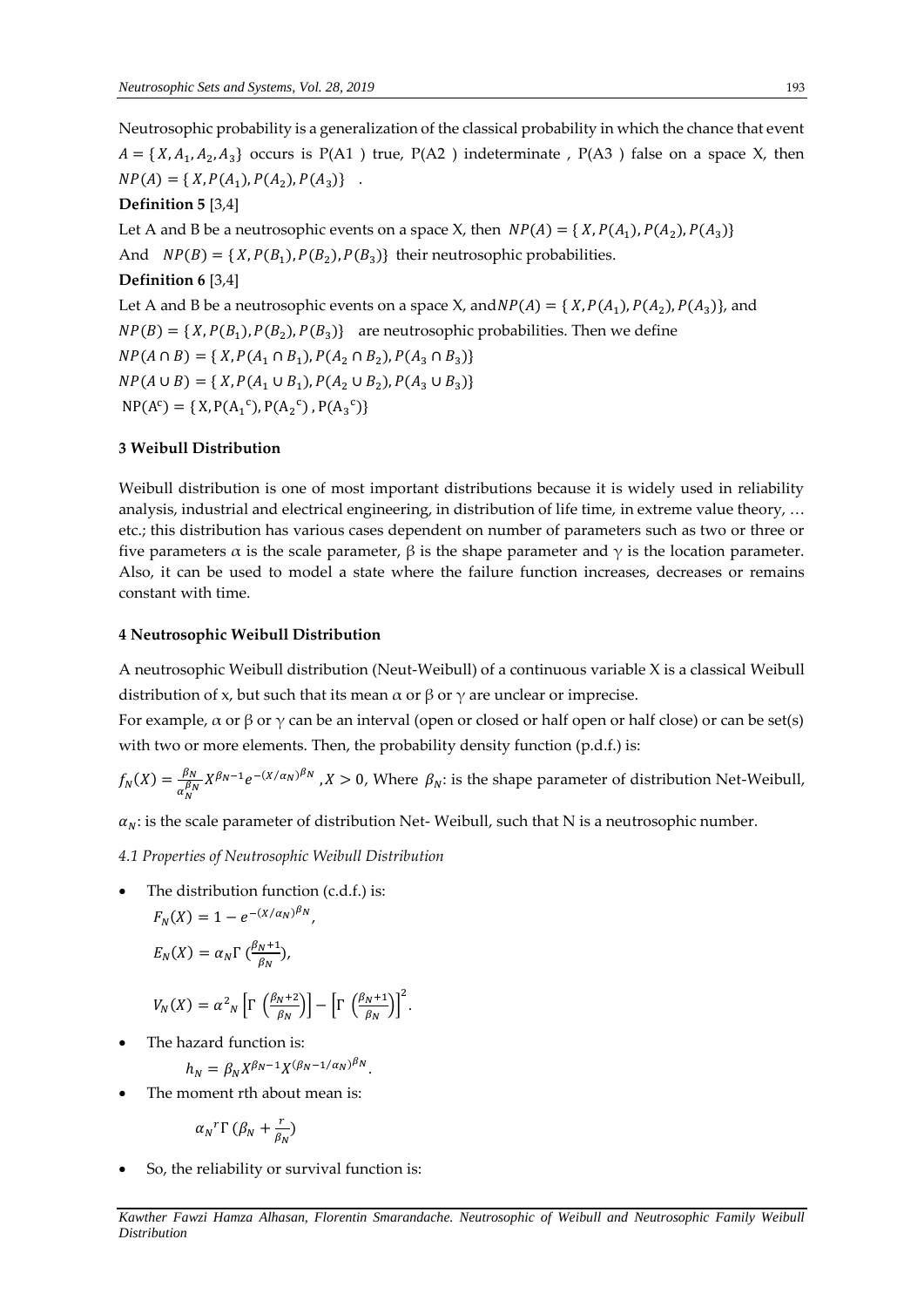$\overline{F_N}(X) = e^{-(X/\alpha_N)^{\beta_N}}.$ 

Now, we put  $\beta_N$ =1 in the formula (1), and we get the neutrosophic exponential distribution [13].

# *4.2 Example of Neutrosophic Weibull distribution*

Let the product be an electric generator produced with high capacity of trademark that has a Weibull distribution with parameter  $\alpha=1$ ,  $\beta=[1.5,2]$ . Compute the probability of electric generator fails before the expiration of a five years warranty.

Solution :

In this example, we note that the shape parameter is indeterminate.

The electric generator can work through to one year:

$$
f_N(X) = \frac{[1.5,2]}{\alpha_N^{[1.5,2]}} X^{[1.5,2]-1} e^{-(X/\alpha_N)^{[1.5,2]}}
$$

If we take  $\beta = 1.5$ , and  $\alpha = 1$ 

$$
f_N(X=1) = 0.5518
$$

the probability of electric generator fails before the expiration of a five years warranty:

$$
P(X \le 5) = 1 - e^{-(5/1)^{1.5}}, = 0.999986
$$

If we take  $\beta = 2$ , and  $\alpha = 1$ 

 $f_N(X = 1) = 0.7357$ 

$$
P(X \le 5) = 1 - e^{-(5/1)^5}, \quad = 0.9999999
$$

Thus, the probability that the electric machine fails has the range between [0.5518, 0.7357]. Now, suppose  $\beta = 2$  and  $= [1,2]$ , i.e the scale parameter  $\alpha$  is indeterminate. We take  $\alpha = 1$  and  $\beta = 2$ 

$$
f_N(X=1) = \frac{2}{e^1} = 0.7357
$$

We take  $\alpha = 2$  and  $\beta = 2$ 

$$
f_N(X=1) = \frac{1}{2e^{1/4}} = 0.3894
$$

 In this case, the probability that the electric machine fails has the range between [0.7357, 0.3894]. Also, we can take more values of X, showed in Figure (1).

Now, we can compute

$$
F_N(X) = 1 - 1/e = 0.6321, \text{ if } \alpha = 1
$$
  

$$
F_N(X) = 1 - e^{1/1.2840} = 0.2212, \text{ if } \alpha = 2.
$$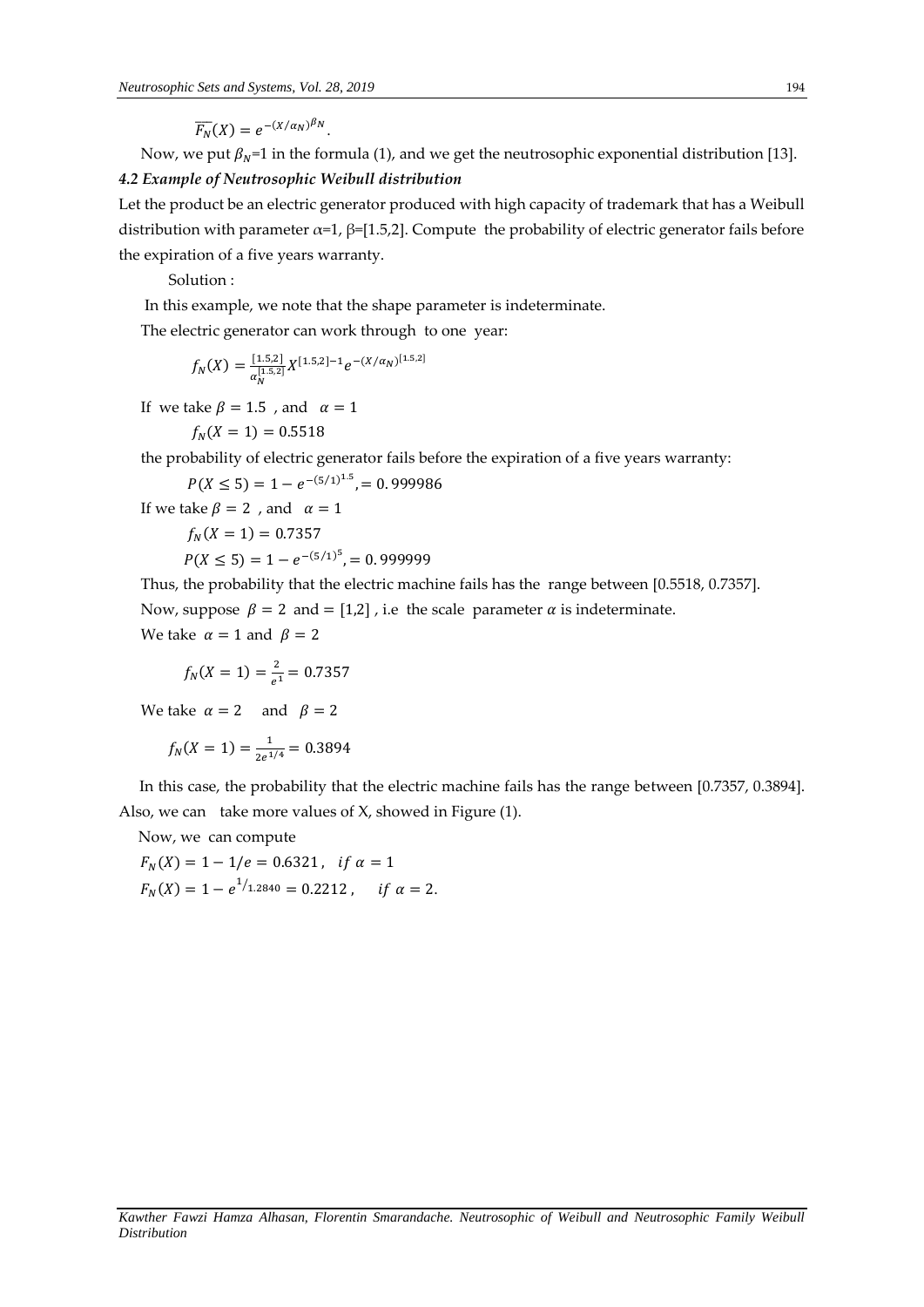

**Figure 1:** Neutrosophic Weibull distribution.

# *4.3 Comparison between Neutrosophic Weibull distribution and Weibull distribution*

- 1- In classical Weibull, we noted that if the  $\beta = 3.6$  or more, the probability distribution function  $(p.d.f)$  takes value error because it is greater than one, and this contradicts with law of probability,consedered Extreme values, while in neutrosophic Weibull this is applicable. See Figure (2).
- 2- In classical Weibull distribution, when  $X$  is increasing, the p.d.f. is decreasing, while in Neutrosophic Weibull distribution the p.d.f is unpredictable because of the aberrant values.
- 3- Many values that are larger than one are neglected in Weibull distribution, meanwhile in Neutrosophic Weibull these values are considered.
- 4- When  $\alpha = \beta = 1$ , the p.d.f. will equal zero when X=701, while in neutrosophic Weibull X can be of other values such as X={701,100} or [701,100] in this case p.d.f can be of different values.



**Figure 2:** p.d.f of neutrosophic Weibull more than one.

*Kawther Fawzi Hamza Alhasan, Florentin Smarandache. Neutrosophic of Weibull and Neutrosophic Family Weibull Distribution*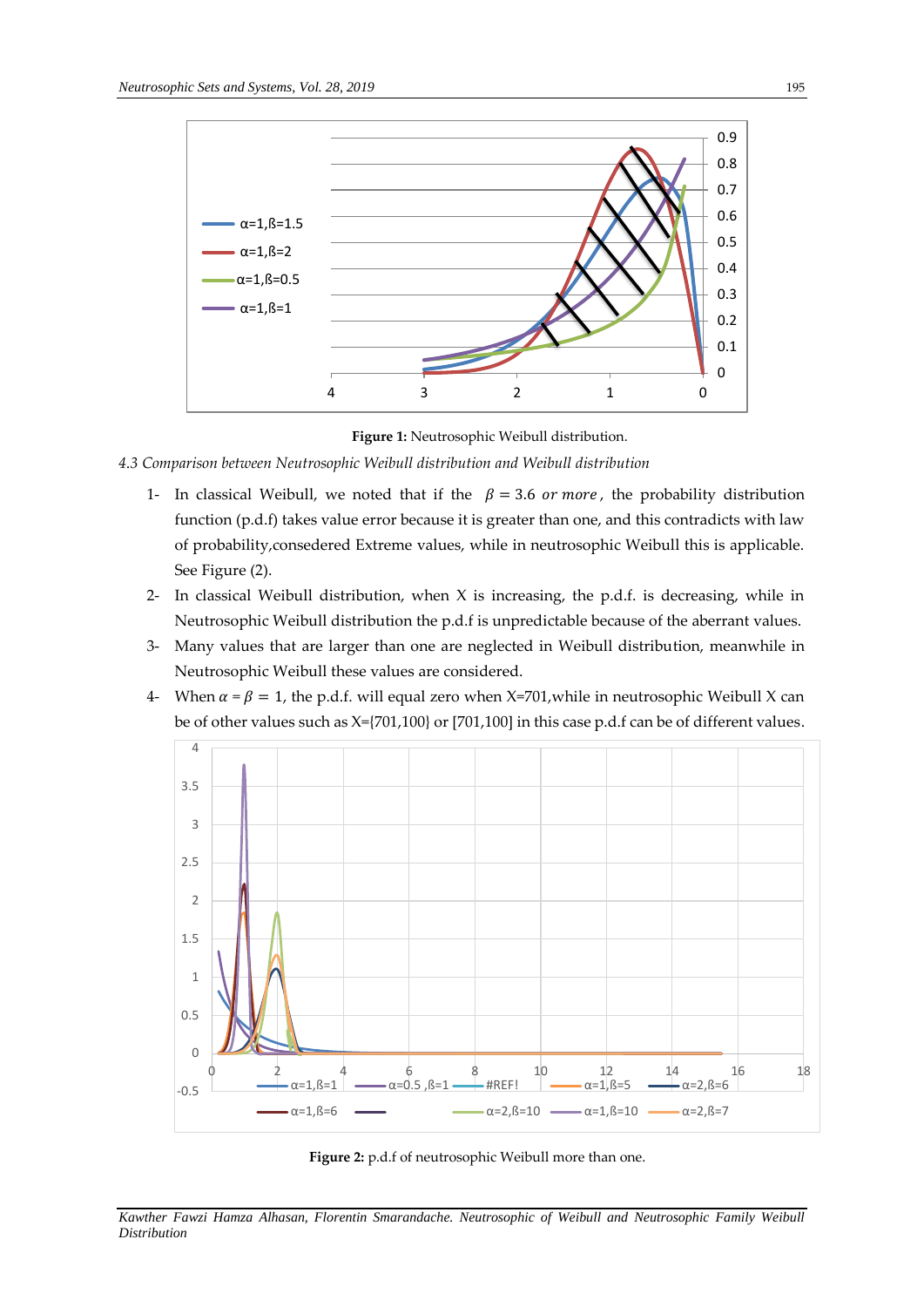#### **5 The Family of Neutrosophic Weibull**

In this section, we study the various types of Net-Weibull, such as neutrosophic Rayleigh distribution, neutrosophic inverse Weibull distribution, neutrosophic Beta-Weibull distribution and (three, four, five, six)-parameters Weibull distributions.

## *5.1 Neutrosophy Rayleigh Distribution*

A Rayleigh distribution is often observed when the total size of a vector is linked to its directional [components.](https://en.wikipedia.org/wiki/Euclidean_vector#Vector_components) Considering this distribution is important in the error analysis of various systems or individuals. It is also considered as a model for testing life failure/expiration. Rayleigh distribution is used in the study of the event of sea wave rise in the oceans and the study of wind speed, as well as in the information of the strength of signals and radiation at peak time of communications. The distribution is widely applied:

- In communications theory, to model multiple paths of dense scattered signals getting to a receiver;
- In the physics, to model wind speed, wave heights and sound/light radiation;
- In engineering, to measure the lifetime of an object, since the lifetime depends on the object's age (resistors, transformers, and capacitors in aircraft radar sets);
- In medical imaging examination, to study noise variance in magnetic resonance imaging.

Now, we define the probability density function of neutrosophic Rayleigh distribution as follows:

$$
R_N(X) = \frac{x}{\delta_N^2} e^{-X^2 / 2\delta_N^2}, \quad X > 0, \ \delta_N \text{ is the scale parameter.}
$$

this parameter  $\delta_N$  can take the values of an interval or a set: cumulative distribution is  $F_N(X) = 1 - e^{-X^2 / 2\delta_N^2}$ ,

the mean of Neutrosophic Rayleigh distribution is

$$
E(X) = \delta_N \sqrt{\frac{\pi}{2}},
$$

the variance:  $var(x) = 2-\pi/2 \delta_N^2$ .

# *5.2 Neutrosophic Weibull with 3 Parameters*

We can obtain the neutrosophic Weibull with 3-parameters by relaying on Weibull with 2 parameters and adding the third parameter, namely the location parameter  $(y)$ , this is in classical probability . Now, we define the neutrosophic Weibull with three parameters (an indeterminacy may exist in one parameter or in all parameters). Neutrosophic Weibull with 3-parameters is defined as follows:

$$
f_N(X) = \left[\beta_N \frac{(X-\gamma_N)^{\beta_N-1}}{\alpha_N^{\beta_N}}\right] e^{-\left((X-\gamma_N)/\alpha_N\right)^{\beta_N}}, \quad \gamma_N \leq X
$$

The distribution function is:

$$
F_N(X) = 1 - e^{-((X - \gamma_N)/\alpha_N)\beta_N} \quad , \quad \gamma_N \leq X
$$

The hazard function is:

$$
h_N(X) = \beta_N \ (X - \gamma_N)^{\beta_N} (1 / \alpha_N)^{\beta_N} , \qquad \gamma_N \leq X
$$

- The survival function is  $\overline{F_N}(X) = e^{-((X-\gamma_N)/\alpha_N)^{\beta_N}}$
- The variance

*Kawther Fawzi Hamza Alhasan, Florentin Smarandache. Neutrosophic of Weibull and Neutrosophic Family Weibull Distribution*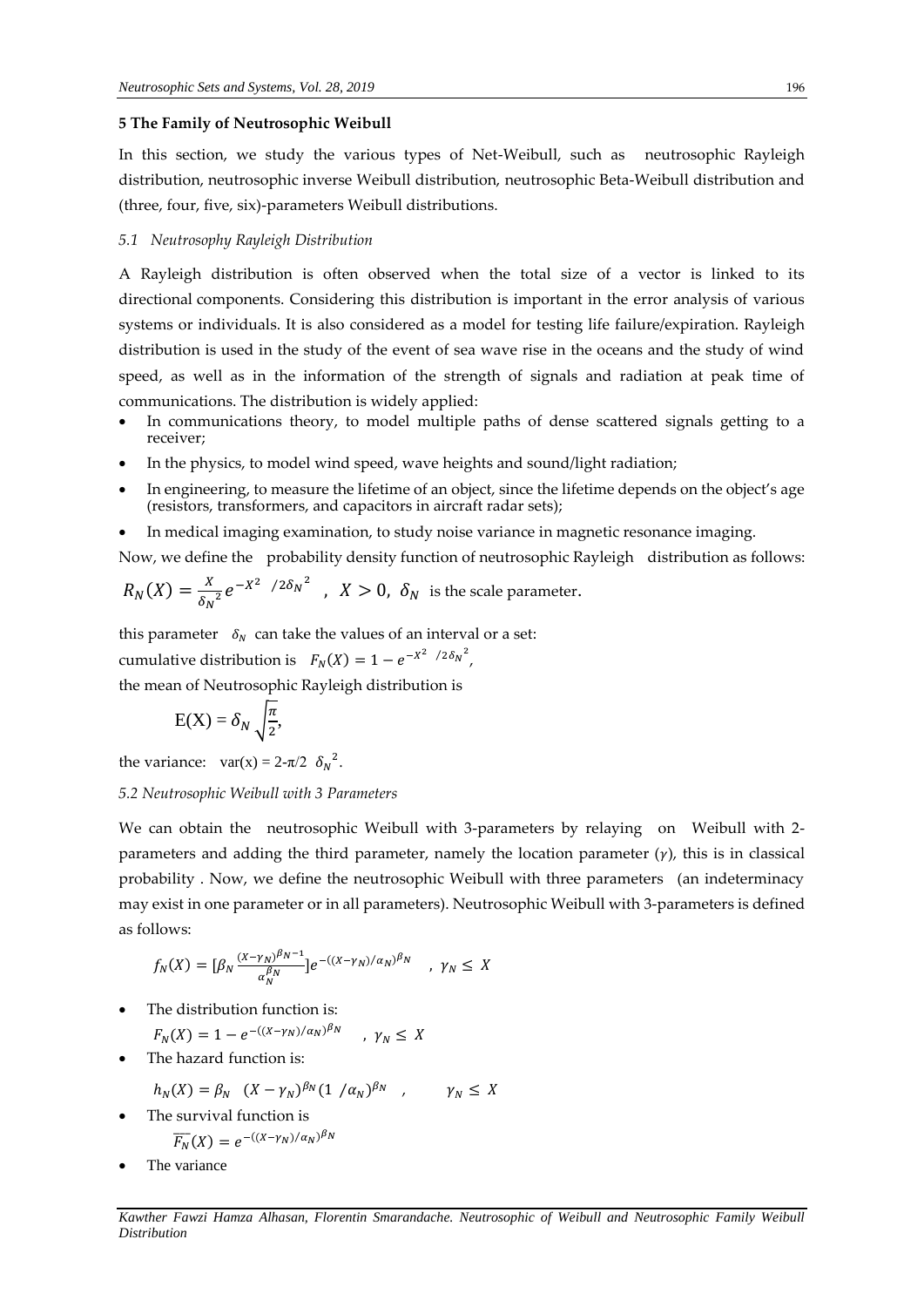$$
V_N(X) = \alpha^2_N \left[ \Gamma \left( \frac{\beta_N + 2}{\beta_N} \right) \right] - \left[ \Gamma \left( \frac{\beta_N + 1}{\beta_N} \right) \right]^2,
$$

• The expected value  $E_N(X) = \gamma_N + \alpha_N \Gamma \left( \frac{\beta_N + 1}{\beta_N} \right)$  $\frac{N+1}{\beta_N}$ ).

## *5.3 Four-Parameter Neutrosophic-Beta-Weibull*

The Beta-Weibull was first proposed by Famoye et al. (2005) [11,12, 15]. We now define the new density function of neutrosophic-Beta-Weibull distribution (NBW) in neutrosophic logic with indeterminacy points for random variable or parameters as follows:

$$
f(X) = \frac{\Gamma(c_N + \gamma_N)}{\Gamma(c_N)\Gamma(\gamma_N)} \frac{\alpha_N}{\beta_N} \left(\frac{X}{\beta_N}\right)^{\alpha_N - 1} \left[1 - e^{-(X/\beta_N)^{\alpha_N}}\right]^{c_N - 1} e^{-\gamma_N (X/\beta_N)^{\alpha_N}}
$$

$$
X>0, \gamma_N, \beta_N, \alpha_N>0
$$

where these parameters  $\gamma_N$ ,  $\beta_N$ ,  $\alpha_N$  can be set(s) or interval (closed or open or half):

Because 
$$
\lim_{x \to 0} f(X) = \lim_{x \to 0} \frac{\Gamma(c_N + \gamma_N)}{\Gamma(c_N)\Gamma(\gamma_N)} \frac{\alpha_N}{\beta_N} \left(\frac{x}{\beta_N}\right)^{\alpha_N - 1} \left[1 - e^{-(X/\beta_N)^{\alpha_N}}\right]^{\alpha_N - 1} e^{-\gamma_N (X/\beta_N)^{\alpha_N}}
$$

$$
= \frac{\Gamma(c_N + \gamma_N)}{\Gamma(c_N)\Gamma(\gamma_N)} \frac{\alpha_N}{\beta_N} \left(\frac{X}{\beta_N}\right)^{\alpha_N - 1} e^{-\gamma_N (X/\beta_N)^{\alpha_N}} \left[1 - e^{-(X/\beta_N)^{\alpha_N}}\right]^{\alpha_N - 1}
$$

$$
= \frac{\Gamma(c_N + \gamma_N)}{\Gamma(c_N)\Gamma(\gamma_N)} \frac{\alpha_N}{\beta_N} \left(\frac{X}{\beta_N}\right)^{\alpha_N - 1} e^{-\gamma_N (X/\beta_N)^{\alpha_N}} \left[1 - \frac{1}{2!} \left(\frac{X}{\beta_N}\right)^{\alpha_N} + \frac{1}{3!} \left(\frac{X}{\beta_N}\right)^{2\alpha_N} - \frac{1}{4!} \left(\frac{X}{\beta_N}\right)^{3\alpha_N} + \cdots\right]^{\alpha_N - 1}
$$

Then the probability of density function is equal to

$$
= \lim_{x \to 0} \frac{\alpha_N}{\beta_N} \frac{\Gamma(c_N + \gamma_N)}{\Gamma(c_N)\Gamma(\gamma_N)} \left(\frac{x}{\beta_N}\right)^{\alpha_N - 1} = \begin{cases} \infty & \alpha_N \ c_N + \gamma_N \alpha_N & \alpha_N < 1\\ \frac{\alpha_N}{\beta_N} \frac{\Gamma(c_N + \gamma_N)}{\Gamma(c_N)\Gamma(\gamma_N)} & \alpha_N < N < 1\\ 0 & \alpha_N < N > 1 \end{cases}
$$

where  $\beta_N$ ,  $c_N$ ,  $\gamma_N$ ,  $\alpha_N$  are Neutrosophy numbers.

- When  $c_N = \gamma_N = 1$ , then the (NBW) is reduced to neutrosophic Weibull distribution.
- When  $\beta_N = \alpha_N = 1$ ,  $c_N = 2$ ,  $\gamma_N = \delta \sqrt{2}$ , the NBW is reduced to neutrosophy Rayleigh.
- In (1958) Kies defined the survival function to Weibull with four parameters in classical distribution.

Here we define Neutrosophic survival function in Neutrosophic distribution as follows:

$$
\overline{F_N}(X)=e^{\{-\gamma_N\left(\frac{x-\alpha_N}{\beta_N-x}\right)^{k_N}\}},\ \gamma_N>0, k_N>0,\ 0<\alpha_N
$$

*5.4 Neutrosophic Weibull Distribution with 5 Parameters*

Phani in (1987) [14] suggested model with survival function has five parameters. We define the neutrosophic Weibull with 5-parameters:

$$
\overline{F_N}(X) = e^{\frac{-\gamma_N [X - \alpha_N]^{b_1}}{[\beta_{N-} X]^{b_2}}}, \quad \gamma_N, b_1, b_2 > 0, \quad 0 < a_N < X < \beta_N < \infty.
$$

*5.5 Neutrosophic Weibull Distribution with 6 Parameters*

T, W, and Uraiwan in (2014) [15] proposed a mixed distribution is Beta exponential Weibull Poisson distribution. We define the neutrosophic Beta exponential Weibull Poisson distribution as follows:

Let x be the neutrosophic random variable with parameters  $\gamma_N, k_N, \alpha_N, \beta_N, b_1, b_2$ ;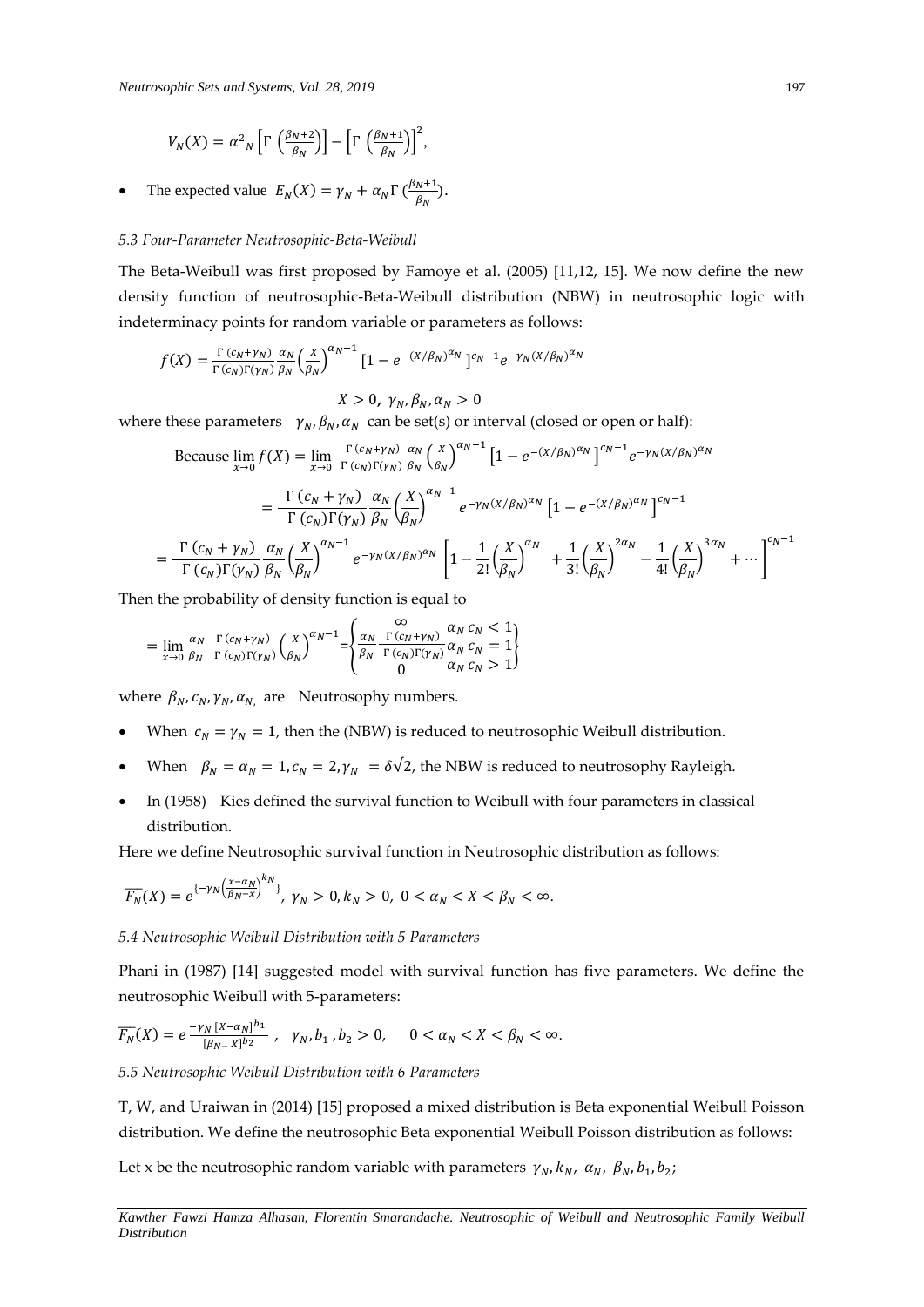$$
f(x) = \frac{\frac{\beta_N \alpha_N \gamma_N}{k_N} \frac{\beta_N}{N} \frac{\chi \beta_{N-1}}{\chi \left(1-u\right)^{\alpha_N-1} e^{\gamma_N \left(1-u\right)^{\alpha_N}}}{B(b_1, b_2)(e^{\gamma_N} - 1)} \cdot \left[\frac{e^{\gamma_N \left(1-u\right)^{\alpha_N} - 1}}{e^{\gamma_N - 1}}\right]^{a_N - 1} \left[1 - \frac{e^{\gamma_N \left(1-u\right)^{\alpha_N} - 1}}{e^{\gamma_N - 1}}\right]^{b_1 \gamma - 1}}
$$

where  $u = e^{-(Xk_N)^{\beta_N}}$ .

## *5.6 Neutrosophic Inverse Weibull Distribution*

Keller et al. (1985) used the inverse Weibull distribution for reliability analysis of commercial vehicle engines. Here, we define Neutrosophic inverse Weibull distribution as follows:

$$
f_N(t) = \beta_N \alpha_N^{\beta_N} t^{-\beta_N - 1} e^{-(\alpha_N/t)^{\beta_N}}, \quad t > 0,
$$
 So the Hazard function is 
$$
h_N(t) = \frac{\beta_N \alpha_N^{\beta_N} t^{-\beta_N - 1} e^{-(\alpha_N/t)^{\beta_N}}}{1 - e^{-(\alpha_N/t)^{\beta_N}}}.
$$

## **6 Applications**

Many applications of Weibull families distributions are suitable for modeling and analysis of floods, rainfall, sea, electronic, manufacturing products, navigation and transportation control. The theories and tools of reliability engineering are applied into widespread fields, such as electronic and manufacturing products, aerospace equipment, earthquake and volcano forecasting, communication, navigation and transportation control, medical processor to the survival analysis of human being or biological species, and so on [14]. So the neutrosophic has the multi-applied in Decision-making, introduced by Abdel-Basset and others.

## **7 Conclusions**

The study of neutrosophic probability distributions gives us a more comprehensive space in the applied field, as it takes into account more than the value of the distribution parameters and not only one value as in the classical distributions, and thus we will be able to solve and explain many of the issues that have been hindering us or we tended to ignore in classical logic. In this paper, we defined th new neutrosophic clasical distribution, the neutrosophic Weibull distribution and neutrosophic family Weibull (neutrosophic inverse Weibull, Neutrosophic Rayleigh distribution, Neutrosophic Weibull distribution with (3, 4, 5, 6)-parameters, and give clear examples. Because the weibull distribution has many applications in different fields.such as control system, relability and others. We also study some properties of these distributions (mean, variance, failure function and reliability function). In the future, we will apply these distributions to many problems and we will examine other distributions in neutrosophic logic.

## **References**

- 1. Smarandache F. *Neutrosophical statistics*. Sitech & Education publishing, 2014.
- 2. Patro S.K., Smarandache F. *The Neutrosophic Statistics Distribution, More Problems, More Solutions.* Neutrosophic Sets and Systems, Vol. 12, 2016.
- 3. Salama A.A., Smarandache F, *Neutrosophic Crisp Set Theory*. Education Publishing, Columbus, 2015.
- 4. Salama A.A., Smarandache F., and Kroumov V. *Neutrosophic Crisp Sets & Neutrosophic Crisp Topological Spaces.* Neutrosophic Sets and Systems, Vol. 2, pp. 25-30, 2014.
- 5. Zadeh L*. Fuzzy Sets*. Inform. Control 8, (1965).
- 6. Atanassov K. *Intuitionistic fuzzy sets*. In V. Sgurev, ed., ITKRS Session, Sofia, June 1983, Central Sci. and Techn. Library, Bulg. Academy of Sciences, 1984.
- 7. Smarandache F. *Neutrosophy and Neutrosophic Logic*, First International Conference on Neutrosophy,